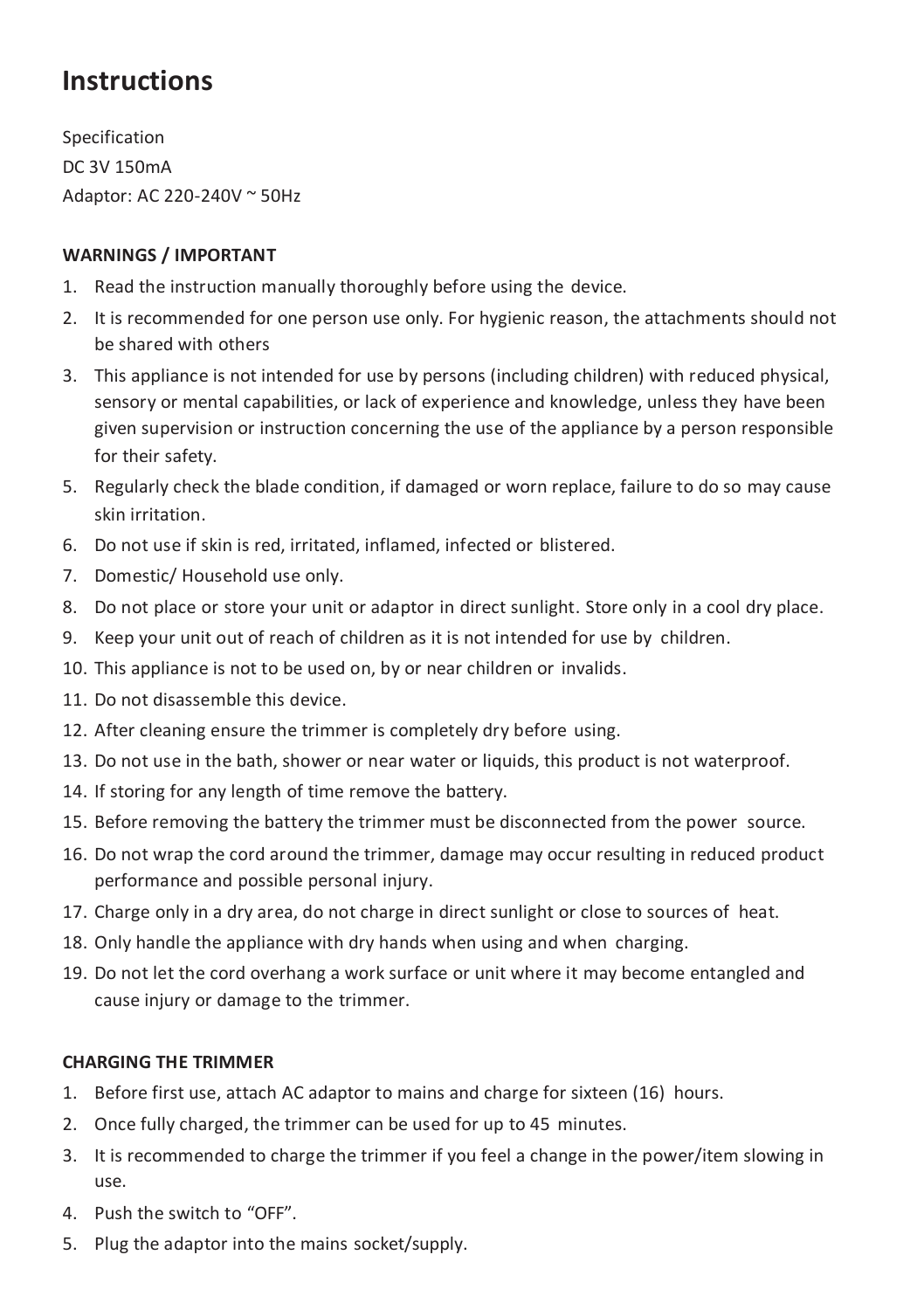- 6. Plug the adaptor into the power port of the trimmer.
- 7. The hair trimmer power indicator light will turn on.
- 8. Charge for 8 hours.